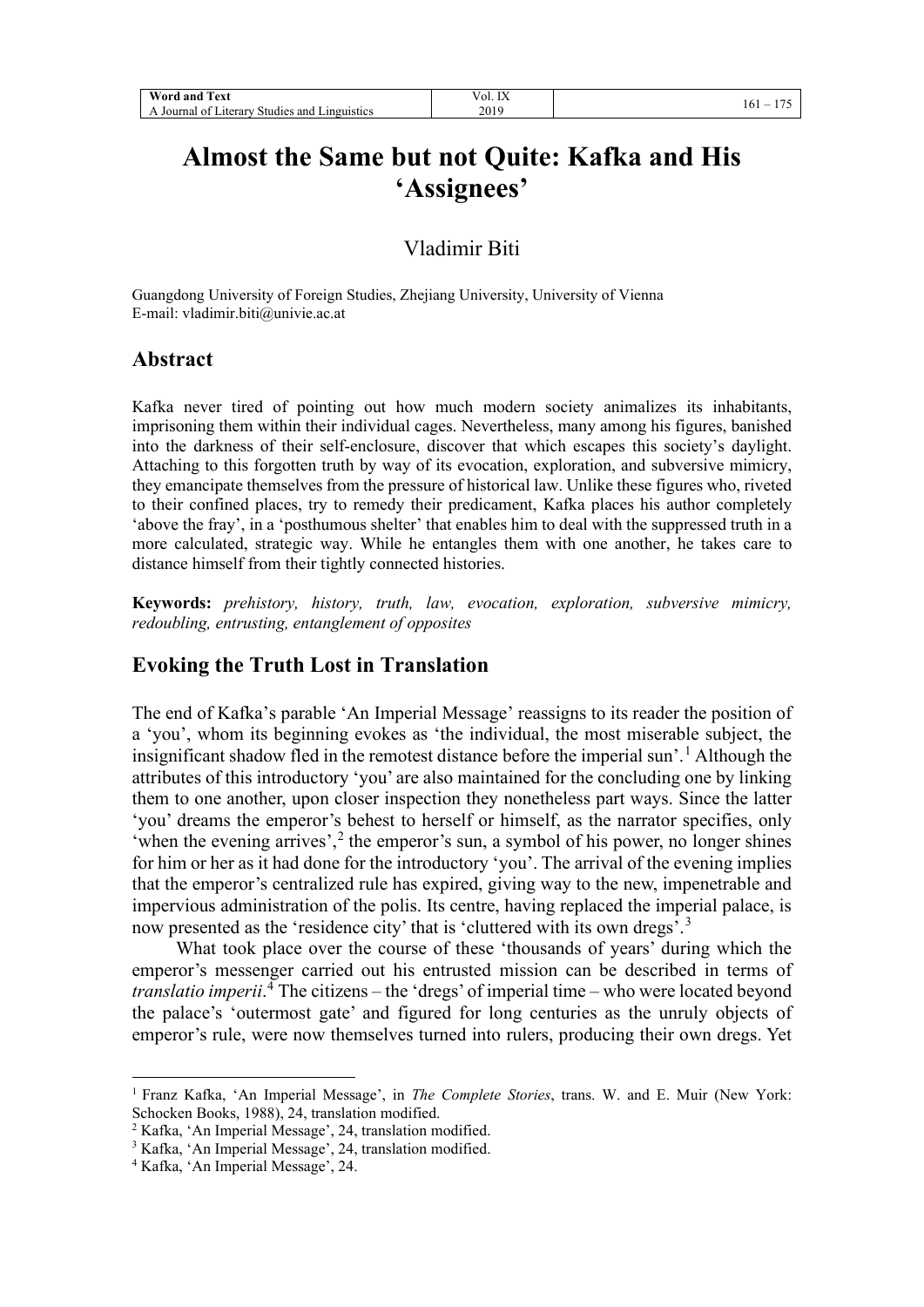whereas, in imperial times, the dregs were located outside the walls of the emperor's palace, they were now placed at the very heart of the city as the new political configuration's highest achievement. The imperial community underwent transformation into a modern society by carefully differentiating its 'crowds' and 'multitudes' from one another through the establishment of 'palaces', 'habitations', 'chambers', 'stairs', 'courts', and 'gates',<sup>[5](#page-1-0)</sup> but it simultaneously produced a series of undifferentiated residues, blurring the divisions that had been introduced. As Foucault put it, in the final outcome, these 'heterotopias' used to 'contest and invert' the system that tried to lock them in as sorts of 'inner colonies'.<sup>[6](#page-1-1)</sup> In their apocryphal operations, they 'desiccate speech, stop words in their tracks, contest the very possibility of grammar at its source'.<sup>[7](#page-1-2)</sup>

Thus, what the arrival of the evening's 'moon grammar' ultimately amounts to is this subterraneous redrawing of 'daylight' boundaries. Understood this way, the same 'evening' that distils modern society out of the imperial community simultaneously emancipates it from its galloping compartmentalization that imprisons its constituents within their individual cages. Kafka never tired of pointing out how much modern society animalizes its inhabitants: 'One returns to the animal. This is much easier than human existence. […] [O]ne is afraid of freedom and responsibility. That is why one prefers to stifle behind the self-tinkered bars.'<sup>[8](#page-1-3)</sup>

If 'everyone carries a room in himself or herself', <sup>[9](#page-1-4)</sup> the road to the common truth cannot be but blocked: 'Truth is indivisible, so it cannot know itself; whoever [among individuals] wants to grasp it, must lie'.<sup>[10](#page-1-5)</sup> Although modern individuals chose for themselves the role of the truth's couriers, they in fact act as its distorters, who hunt each other through the world, calling out to each other their 'messages' that are bereft of their true meaning.<sup>[11](#page-1-6)</sup> The only way out of such self-enclosure of individuals into their private rooms is to take advantage of the windows – 'openings through which one flows forth into the world' – particularly when the evening arrives.  $12$ <sup>2</sup> It is precisely such an emancipation that is undertaken by the 'you' at the end of 'An Imperial Message'. Only a gaze from the window into the 'empire of darkness' makes it possible for the forgotten truth to suddenly re-appeal the observer. After all, it is not the truth itself that matters so much as the endurance of its appeal. As Benjamin noted in one of his letters, Kafka 'sacrificed truth for the sake of clinging to transmissibility'.<sup>[13](#page-1-8)</sup>

This orientation of his explains why the 'you' is by no means an isolated instance in his work. Many among his figures, banished into the evening of their 'heterotopias', discover that which escapes the society's daylight. Consider for example the man from the country in 'Before the Law' whose eyesight, after having sat for many years before the law:

<span id="page-1-0"></span><sup>5</sup> Kafka, 'An Imperial Message', 24.

<span id="page-1-1"></span><sup>6</sup> Michel Foucault, *The Order of Things: An Archeology of the Human Sciences*, trans. A. Sheridan (New York: Pantheon, 1971), 18.

<span id="page-1-2"></span><sup>7</sup> Foucault, *The Order of Things*, 18.

<span id="page-1-3"></span><sup>8</sup> Gustav Janouch, *Gespräche mit Kafka* (Frankfurt am Main: Fischer, 1968), 44. All translations from scholars' work in German, as well as from the German editions of Kafka's works are mine.

<span id="page-1-4"></span><sup>9</sup> Franz Kafka, 'Das erste Oktavheft', in *Hochzeitsvorbereitungen auf dem Lande* (Frankfurt am Main: Fischer, 1986), 41.

<span id="page-1-5"></span><sup>10</sup> Franz Kafka, 'Betrachtungen über Sünde, Leid, Hoffnung und den wahren Weg', in *Hochzeitsvorbereitungen auf dem Lande*, 36.

<span id="page-1-6"></span><sup>11</sup> Kafka, 'Betrachtungen über Sünde, Leid, Hoffnung und den wahren Weg', 33.

<span id="page-1-7"></span><sup>12</sup> Franz Kafka, *Tagebücher 1910-1923*, ed. Max Brod (Frankfurt am Main: Fischer, 1964), 9 March 1922.

<span id="page-1-8"></span><sup>13</sup> Walter Benjamin, *Briefe* II (Frankfurt am Main: Suhrkamp, 1966), 763.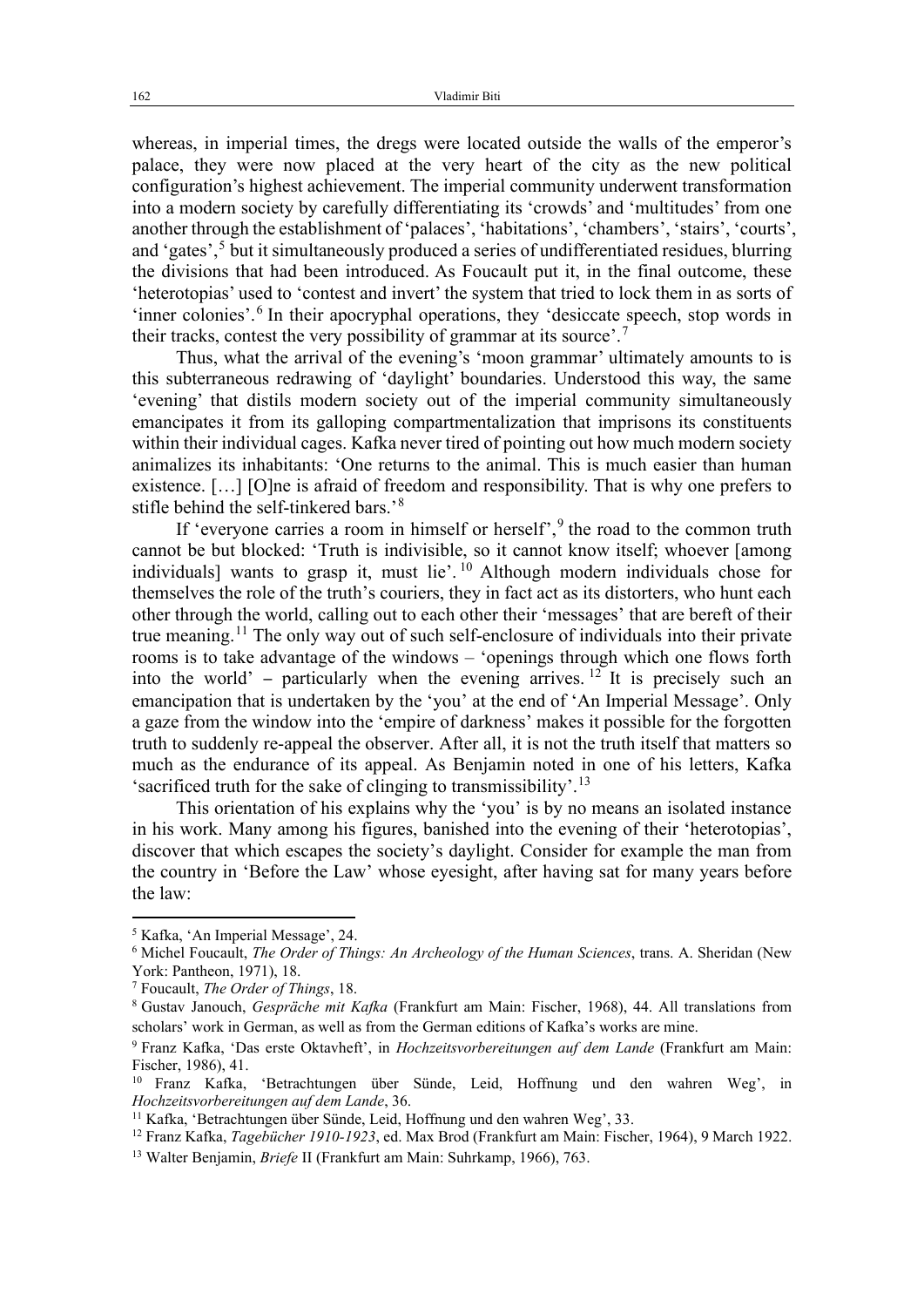begins to fail, and he does not know whether the world is really darker or whether his eyes are only deceiving him. Yet in his darkness he is now aware of a radiance that streams inextinguishably from the gateway of the Law. Now he has not very long to live.<sup>[14](#page-2-0)</sup>

Thus, it is only when the evening (of one's life) arrives, and when one's return into the daylight's law becomes impossible, that one becomes aware of the whole splendour of the truth. It reveals itself to individuals only when it is too late for them to apply it themselves, in the case of the man from the country because he leaves behind his earthly life, and in the case of the 'you' at the window because the emperor's message got forever stuck on its way. 'Nobody could fight his way' through the cluttered residence city, the parable reads, 'and especially not with a message from a dead man'.<sup>[15](#page-2-1)</sup> At the end of the day, the emperor's messenger behaves as modern individuals in Kafka's aphorism, frantically transmitting the truth that is emptied of any meaning.<sup>[16](#page-2-2)</sup>

Under such circumstances, one can never be certain whether that which reveals itself is indeed the truth, or just a phantasy of it as induced by a longing for it. The way it manifests itself to those for whom the access to it is forever denied is instantaneous, glaring and perplexing. In his conversations and diary notes, as we will come to see, Kafka imagines it in a very similar way as Benjamin, for whom the forgotten truth manifests itself 'fleetingly and transitorily'<sup>[17](#page-2-3)</sup> like a 'flame' or a 'flash'.<sup>[18](#page-2-4)</sup> It is worth noting that Freud as well, for his part, associated the resurfacing of suppressed memory traces with the flickering-up (*Aufleuchten*). [19](#page-2-5) We find the same rendering of the lost truth in Kafka's fictions. Next to the aforementioned radiance of the truth (of the law) in 'Before the Law', there is its flashing appearance in *The Trial*, as experienced by Josef K. from the spot of his execution surrounded by darkness:

> Like a flash of light, the two casements of a window parted and a human figure, faint and thin from the distance and height, leant far out in one swift movement then stretched its arms out even farther. Who was it? A friend? A kind person? Someone who felt for him? Someone who wanted to help? Was it just one? Or all of them? Was help still possible? Were there still objections he'd forgotten? Of course there were. Logic may be unshakeable, but it cannot hold out against a human being who wants to live.<sup>[20](#page-2-6)</sup>

Yet although the truth is as elusive as a flash, neither the 'you' at the end of 'An Imperial Message' nor the man from the country, or Josef K. for that matter, give up its evoking. It is true that Josef K., while laid on the ground, catches sight of someone else on the window, whereas the 'you' himself or herself takes advantage of the window panorama, but, ultimately, their evocation of the lost truth emancipates them both from the pressure of their 'historical fate'. It is for the sake of this emancipation that they cling

<span id="page-2-0"></span><sup>14</sup> Franz Kafka, 'Before the Law', in *The Complete Stories*, trans. W. and E. Muir (New York: Schocken Books, 1988), 23.

<span id="page-2-1"></span><sup>15</sup> Kafka, 'An Imperial Message', 24, translation modified.

<span id="page-2-2"></span><sup>16</sup> Kafka, 'Betrachtungen über Sünde, Leid, Hoffnung und den wahren Weg', 33.

<span id="page-2-3"></span><sup>17</sup> Walter Benjamin, 'Doctrine of the Similar' (1933), trans. Knut Tarkowski, in *New German Critique* 17 (1979): 66.

<span id="page-2-4"></span><sup>18</sup> Walter Benjamin, 'Über das mimetische Vermögen' (1933), in *Gesammelte Schriften*, vol. II-1, ed. Rolf Tiedemann and Hermann Schweppenhäuser (Frankfurt am Main: Suhrkamp, 1980), 213.

<span id="page-2-5"></span><sup>&</sup>lt;sup>19</sup> Sigmund Freud, 'Notiz über den "Wunderblock', in *Studienausgabe*, vol. III: Psychologie des *Unbewussten* (Frankfurt am Main: Fischer, 1975), 368.

<span id="page-2-6"></span><sup>20</sup> Franz Kafka, *The Trial*, trans Mike Mitchel (Oxford and New York: Oxford University Press, 2009), 164.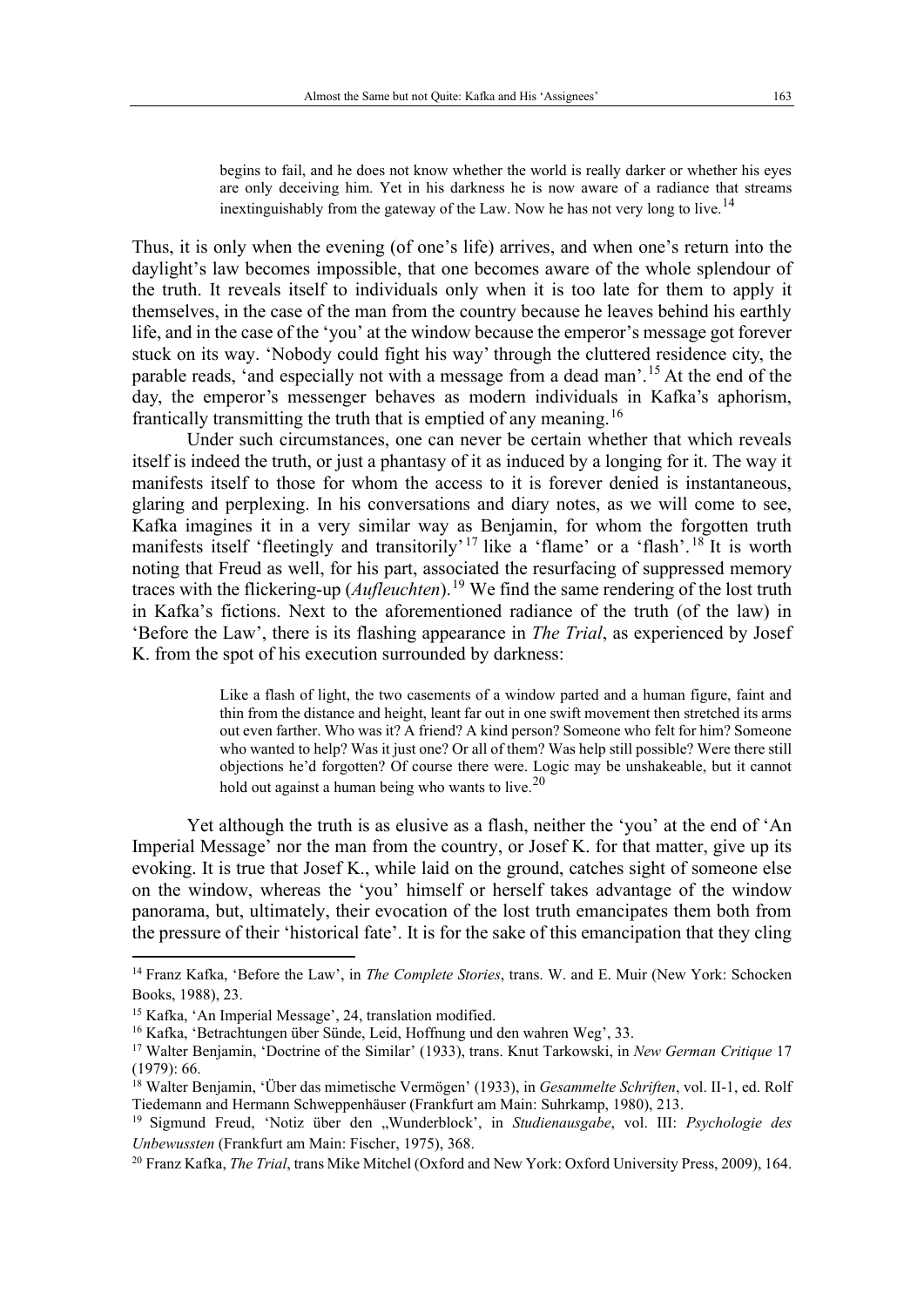to it. Josef K., for his part, refused to perform what his guards presumably considered to be his duty – plunging their knife into his own body – but 'instead he turned his neck, that was still free, and looked around' as if searching for the lost truth of his life.<sup>[21](#page-3-0)</sup> As for the 'you', whom the emperor's message was envisaged to be hammered into by the 'magnificent beating of [his messengers'] fists on [his or her] door' – he or she, after the failure of the imperial mission, evokes it through dreaming in order to rescue it from oblivion. Through such attachment to prehistory, both of them point to the limits of historical law.

#### **Calculation vs. Exposure**

The dreaming evocation of the lost truth thus proves to be an important means for the survival of those whom history has overnight turned into its outsiders. It releases possibilities, which history tends to suppress in order not to avert its participants from its course. Like his 'assigned' outsiders, Kafka as the author also engaged dreaming to 'disclose reality behind which the idea [of reality] lingers'.<sup>[22](#page-3-1)</sup> However, unlike them who acted under the pressure of their 'historical fate', he strategically considered that for those who confront this disclosed reality in their life, its flame is 'horrible', and for those who face it in fiction, it is 'shocking'.<sup>[23](#page-3-2)</sup> To avoid this shock for his readers, he prefers to present it indirectly, through the terrified face of his figures who suddenly meet its shine.<sup>[24](#page-3-3)</sup> In accordance with this, he once confided to Max Brod that all convincing passages of his works:

> always deal with the fact that someone is dying, that it is hard for him to do so, that it seems unjust to him, or at least harsh, and the reader is moved by this, or at least he should be. But for me, who believes that I shall be able to lie contentedly on my deathbed, such scenes are secretly a game; indeed, in the death enacted I rejoice in my own death, hence calculatingly exploit the attention that the reader concentrates on death, have a much clearer understanding of it than he, of whom I suppose that he will loudly lament on his deathbed, and for these reasons my lament is as perfect as can be, nor does it suddenly break off, as is likely to be the case with a real lament, but runs in a beautiful and clean manner.<sup>[25](#page-3-4)</sup>

Kafka's authoring thus calculatingly flies around the truth's unbearable light in order 'to find a spot in the dark void where the ray of [its] light [...] can be powerfully captured'.<sup>[26](#page-3-5)</sup> This strategy enables 'a higher type of observation' provided 'with its own laws of motion', which is 'more incalculable', 'more joyful', 'more ascendant' in 'its course' than the one that his figures can afford. <sup>[27](#page-3-6)</sup> Placed on 'another planet', his authoring, at least 'in happy moments', enjoys 'the freedom of movement completely lacking to me here',<sup>[28](#page-3-7)</sup> i.e. among the fellow beings. As he remarked in a letter to Brod in April 1918, in the compartmentalized world bereft of a unifying truth, art has lost its earthly place anyway.

<span id="page-3-0"></span><sup>21</sup> Kafka, *The Trial*, 164.

<span id="page-3-1"></span><sup>22</sup> Janouch, *Gespräche mit Kafka*, 56. 23 Janouch, *Gespräche mit Kafka*, 56.

<span id="page-3-3"></span><span id="page-3-2"></span><sup>24</sup> Franz Kafka, 'Das dritte Oktavheft', in *Hochzeitsvorbereitungen auf dem Lande* (Frankfurt am Main: Fischer, 1986), 93-4.

<span id="page-3-5"></span><span id="page-3-4"></span><sup>&</sup>lt;sup>25</sup> Kafka, *Tagebücher 1910-1923*, 448-9; 13 December 1914.<br><sup>26</sup> Kafka, 'Das dritte Oktavheft', 104.

<span id="page-3-6"></span><sup>27</sup> Kafka, *Tagebücher 1910-1923*, 22 January 1922.

<span id="page-3-7"></span><sup>28</sup> Kafka, *Tagebücher 1910-1923*, 29 January 1922.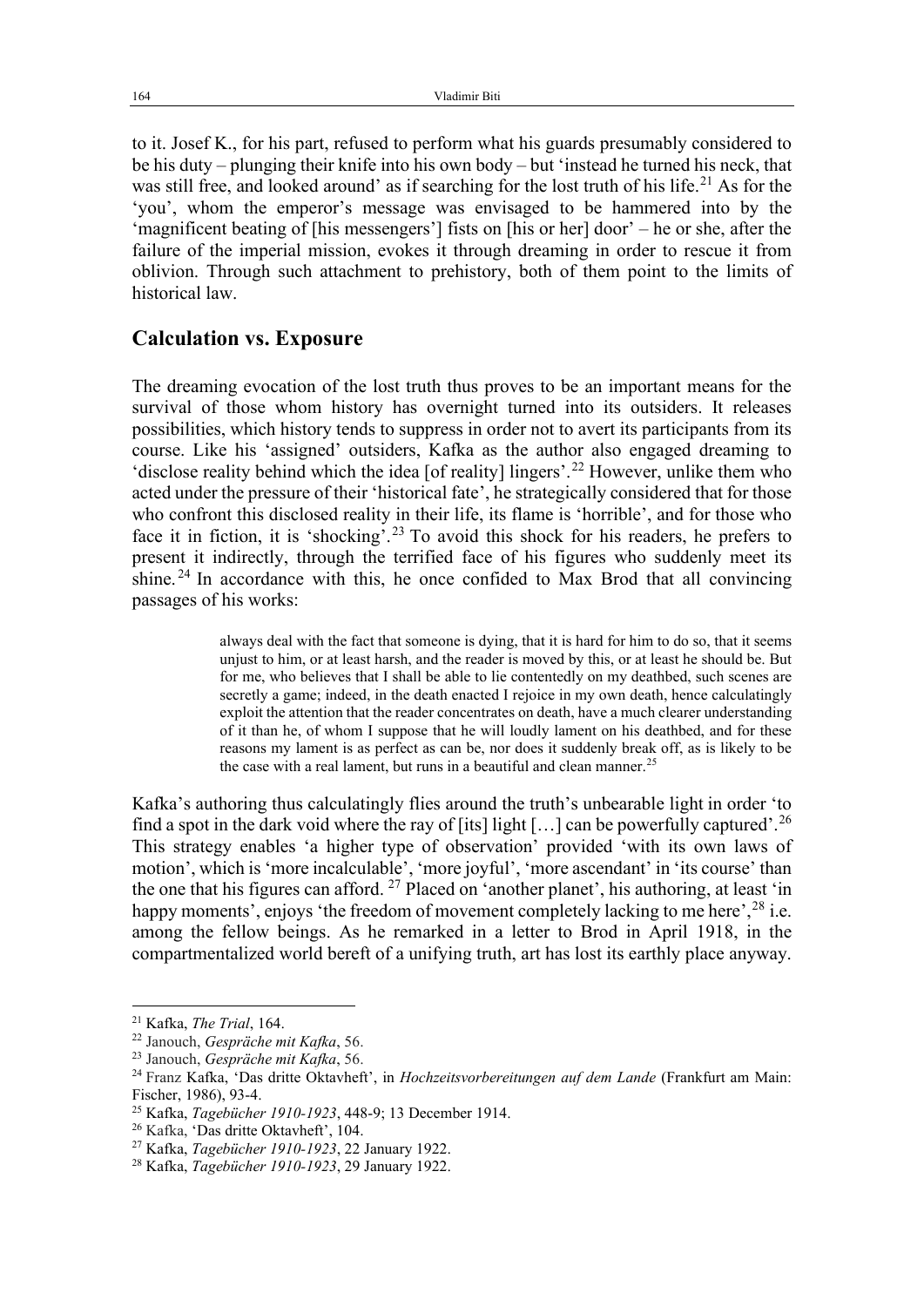This drove artists to move to the moon, which the earth has shaken off in order to solidify itself, but which they precisely therefore choose as their new homeland.<sup>[29](#page-4-0)</sup>

The moon is obviously a much more comfortable shelter for the activity of evocation than the window, the stool next to the Law's door, or the spot of execution for that matter. The 'you', the man from the country, and Josef K. are almost immobilized, riveted to their confined places. By evoking the lost truth, they try to remedy their predicament. But despite their efforts, the latter never stops embarrassing them. Faced with execution, Josef K. behaves pitifully: 'Then he folded up the clothes carefully, like things that are going to be used again, if not in the immediate future'.<sup>[30](#page-4-1)</sup> Toward the end of his life, the man from the country also behaves childishly, begging the fleas 'to help him and to change the doorkeeper's mind'.<sup>[31](#page-4-2)</sup> Compared to this 'touching' behaviour by his 'departing' figures, Kafka places his author completely 'above the fray', enabling him to open impartial and sovereign vistas on his fellow beings. While they are still exposed, his 'posthumous shelter' gives him the opportunity for an adequate payback to those who humiliated him while he was alive:

> One does not develop in his or her kind until after death, only when one is alone. The death is for the individual as the Saturday evening for the chimney sweeper, when they use to wash the soot off their body. Then it becomes visible, whether his contemporaries did him or he to his contemporaries more harm, in the latter case he was a big man.<sup>[32](#page-4-3)</sup>

The triumph of the prehistorical law of revenge on those who have wronged you is thus safeguarded. Whereas the author achieves an almost ahistorical, inhuman independence, his figures, enmeshed in history, remain all too humanly restricted:

> Man, even if he were infallible, sees in the other only that part for which his viewing ability and mode suffice. He has, like everyone, but in highest exaggeration, the addiction to restrict himself to the perspective that his fellow man is able to apply to him.<sup>[33](#page-4-4)</sup>

#### **Exploring and Mimicking: Limited vs. Limitless**

Although the 'you', the man from the country, and Josef K. do make an effort to exempt themselves from such dependence on the law of history by evoking its lost truth, it turns out that their exposures to it set unbridgeable limits upon their exemptions. However, Kafka's figures also engage some further technologies of exemption from the vicissitudes of history, as epitomized by Robinson's *attentive exploration* of the 'heterotopia' that his fellow men have relegated him to. Recall that the man from the country, who decided to wait before the Law's door instead of entering through it, carefully explores the doorkeeper during his yearlong sitting until 'he has come to know even the fleas in his fur collar'.<sup>[34](#page-4-5)</sup> As Kafka notes in his diary, Robinson's idea was to get to know the terms

<span id="page-4-0"></span><sup>29</sup> See Franz Kafka, *Briefe 1902-1924*, ed. Max Brod (Fischer: Frankfurt am Main, 1966), 240-1.

<span id="page-4-2"></span><span id="page-4-1"></span><sup>30</sup> Kafka, *The Trial*, 164.

<sup>31</sup> Kafka, *Before the Law*, 23.

<span id="page-4-3"></span><sup>32</sup> Kafka, *Tagebücher 1910-1923*, 221; 16 January 1922.

<span id="page-4-4"></span><sup>33</sup> Franz, Kafka, '"Er". Aufzeichnungen aus dem Jahre 1920', in *Beschreibung eines Kampfes*. Novellen, Skizzen, Aphorismen aus dem Nachlass. *Gesammelte Werke*, vol. 5, ed. Max Brod (Frankfurt am Main: Fischer, 1980), 220.

<span id="page-4-5"></span><sup>34</sup> Kafka, *Before the Law*, 23.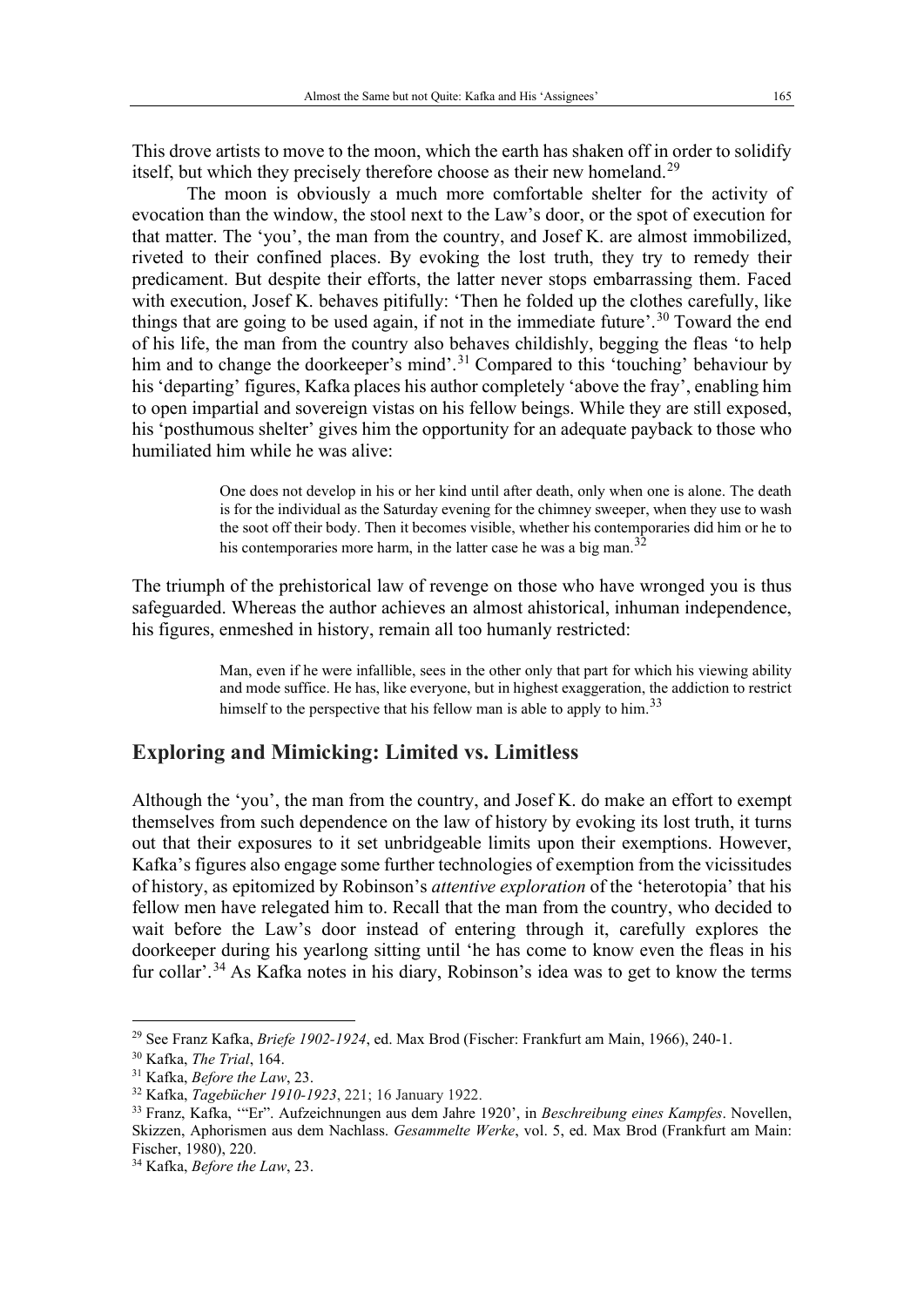of his banishment as accurately as possible in order to outmanoeuvre them. [35](#page-5-0) Like the 'you', the man from the country, and Josef K., he operates as the suppressed remnant of prehistoric time amidst the world of historical progress, which Benjamin rightly takes to be Kafka's favourite kind of figures. [36](#page-5-1) Attached to the 'flame' of this time that shines in the darkness of their 'heterotopias', the explorers have a more active attitude to their 'historical fate' than the evokers, although the depth of their exploration depends upon the narrative position that the author assigns them.

They figure either as protagonists or narrators, animal or humble. To the first category belongs, for instance, Bucephalus, Alexander the Great's battle horse, whom the narrator of 'The New Advocate' presents as the remnant of remote empires in the modern labyrinthine world that does not leave space for their historic undertakings or heroic deeds. In this world, nobody really knows the law that he or she ought to follow and, besides, there is no leader who epitomizes it. Faced with such uneasy circumstances, Bucephalus turns into a peculiar advocate who, instead of practicing this imaginary law, scrutinizes its books. As an envoy of the lost truth, he is better equipped to uncover the restrictions of the new one. Whereas Bucephalus is only a protagonist, from whom the story's narrator is slightly distanced, the explorer in 'The Problem of Our Laws' is its humble narrator who takes a slightly ironical distance from the explorations that have been undertaken by his group of people:

> Some of us among the people have attentively scrutinized the doings of the nobility since the earliest times and possess records made by our forefathers – records which we have conscientiously continued – and claim to recognize amid the countless number of facts certain main tendencies which permit of this or that historical formulation; but when in accordance with these scrupulously tested and logically ordered conclusions we seek to adjust ourselves somewhat for the present or the future, everything becomes uncertain, and our work seems only an intellectual game, for perhaps these laws that we are trying to unravel do not exist at all.<sup>[37](#page-5-2)</sup>

This self-reflective explorer, who explores the explorations themselves, reappears among others as the humble stonemason in 'At the Construction of the Great Wall of China', the learned ape in 'A Report to an Academy', or the dog-loner in the 'Investigations of a Dog'. Guided by their exploratory spirit, all of them undergo the same 'vindictive' transformation from almost subhuman instances into the agencies who, as it were, develop superhuman abilities.

The narrator of the 'Investigations of a Dog' parts ways with other dogs because he cannot familiarize himself with their 'many distinctions of class, of kind, of occupation' that widely separate them from one another and engage them 'in strange vocations that are often incomprehensible even to our canine neighbors'. <sup>[38](#page-5-3)</sup> Under such compartmentalized circumstances, he sticks to the 'communal impulse' that got lost in

<span id="page-5-0"></span><sup>35</sup> Franz Kafka, *Diaries 1910-1923*, trans J. Kresh and M. Greenberg [\(New York City:](https://en.wikipedia.org/wiki/New_York_City) [Schocken Books,](https://en.wikipedia.org/wiki/Schocken_Books) 1988), 387.

<span id="page-5-1"></span><sup>36</sup> Walter Benjamin, 'Franz Kafka: On the Tenth Anniversary of His Death' (1934), in *Illuminations*, trans. Harry Zohn (New York: Schocken Books, 2007), 131.

<span id="page-5-2"></span><sup>37</sup> Franz Kafka, 'The Problem of Our Laws', in *The Complete Stories*, trans. W. and E. Muir (New York: Schocken Books, 1988), 482.

<span id="page-5-3"></span><sup>38</sup> Franz Kafka, 'Investigations of a Dog', 312.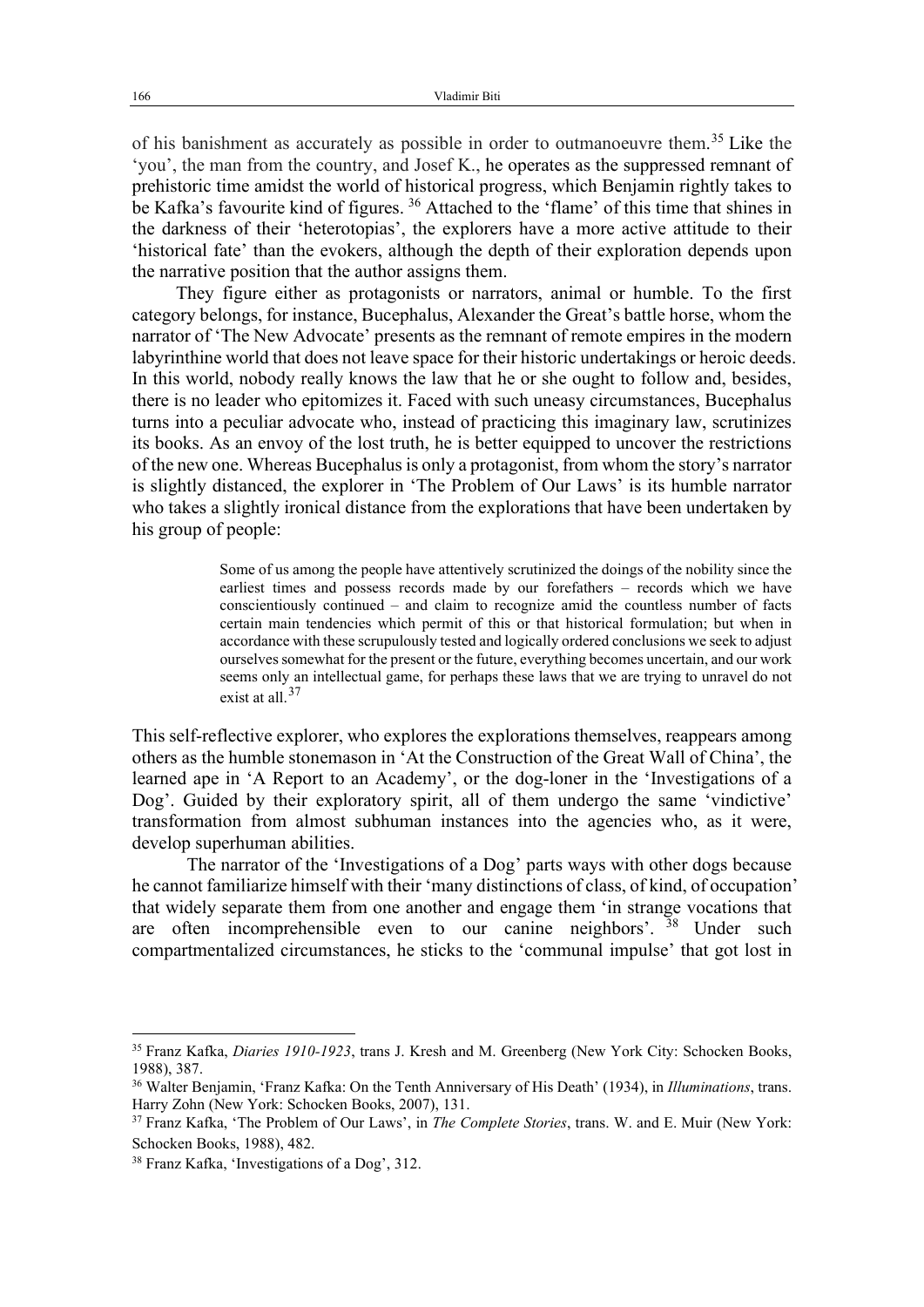the canine prehistory.<sup>[39](#page-6-0)</sup> Being thus 'stranded in the present',<sup>[40](#page-6-1)</sup> like many of Kafka's other figures, he lives 'solitary and withdrawn', as 'a somewhat cold, reserved, shy, and calculating' dog, 'with nothing to occupy me save my hopeless but, as far as I am concerned, indispensable little investigations'. [41](#page-6-2) His investigations make him sceptical of the so-called historical progress.

> It is as if one were to praise someone because with the years he grows older, and in consequence comes nearer and nearer to death with increasing speed. […] I can only see decline everywhere, in saying which, however, I do not mean that earlier generations were essentially better than ours, but only younger; that was their great advantage, their memory was not so overburdened as ours today, it was easier to get them to speak out, and even if nobody actually succeeded in doing that, the possibility of it was greater, and it is indeed this greater sense of possibility that moves us so deeply when we listen to those old and strangely simple stories.  $42$

In the background of historical necessity, the narrator's investigations uncover the contingency of prehistory when 'the edifice of dogdom was still loosely put together, the true Word could still have intervened, planning or replanning the structure, changing it at will, transforming it into its opposite'.<sup>[43](#page-6-4)</sup> As a different investigator from the institutional ones of today – the one devoted to the lost truth of the past – he prizes this 'freedom higher than everything else. Freedom! Certainly such freedom as is possible today is a wretched business. But nevertheless freedom, nevertheless a possession'.<sup>[44](#page-6-5)</sup>

The dog's unshakeable 'sense of potentiality'<sup>[45](#page-6-6)</sup> finds its corroboration in Josef K.'s repeated catching sight of possibilities that were discarded, or at least neglected, by so-called historical progress. Acting as Benjamin's 'chronic' who lets 'nothing that ever happened' go unnoticed, <sup>[46](#page-6-7)</sup> he scrutinizes apparently insignificant scenes, such as the exterior and environment of the building in which his first hearing takes place,<sup>[47](#page-6-8)</sup> a horrible suburban scene that has no visible connection with his case,  $48$  and the three 'shining' scenes while the guards are taking him to the execution site: first, in an illuminated window, two small children in a playpen,<sup>[49](#page-6-10)</sup> then '[t]he water, glittering and quivering in the moonlight', and finally how '[e]verything was bathed in moonlight, with the naturalness and calm no other light possesses'.<sup>[50](#page-6-11)</sup> Again and again, the 'moon grammar' fascinates Kafka's assignees but since they still share their fellow beings' daylight, they

<span id="page-6-0"></span><sup>39</sup> Kafka, 'Investigations of a Dog', 312.

<span id="page-6-1"></span><sup>40</sup> Peter Fritzsche, *Stranded in the Present: Modern Time and the Melancholy of History* (Cambridge, MA and London: Harvard University Press, 2004).

<span id="page-6-2"></span><sup>41</sup> Kafka, 'Investigations of a Dog', 311.

<span id="page-6-3"></span><sup>42</sup> Kafka, 'Investigations of a Dog', 330-31.

<span id="page-6-4"></span><sup>43</sup> Kafka, 'Investigations of a Dog', 331.

<span id="page-6-5"></span><sup>44</sup> Kafka, 'Investigations of a Dog', 346.

<span id="page-6-6"></span><sup>45</sup> This concept (*Möglichkeitssinn*) is connected with the hero of Robert Musil's novel *The Man without Qualities* (first volume 1930) who develops 'primal resistance of the heart' to the 'hardened world' into which one was 'involuntarily put' (*Der Mann ohne Eigenschaften* 130). 'You cannot find anywhere a sufficient reason that everything came as it had come; it also could have turned out differently' (131).

<span id="page-6-7"></span><sup>46</sup> Walter Benjamin, 'Über den Begriff der Geschichte', in *Illuminationen: Ausgewählte Schriften*, ed. Siegfried Unseld (Frankfurt am Main: Suhrkamp, 1977), 252.

<span id="page-6-8"></span><sup>47</sup> Kafka, *The Trial*, 29.

<span id="page-6-9"></span><sup>48</sup> Kafka, *The Trial*, 100.

<span id="page-6-10"></span><sup>49</sup> Kafka, *The Trial*, 161.

<span id="page-6-11"></span><sup>50</sup> Kafka, *The Trial*, 163.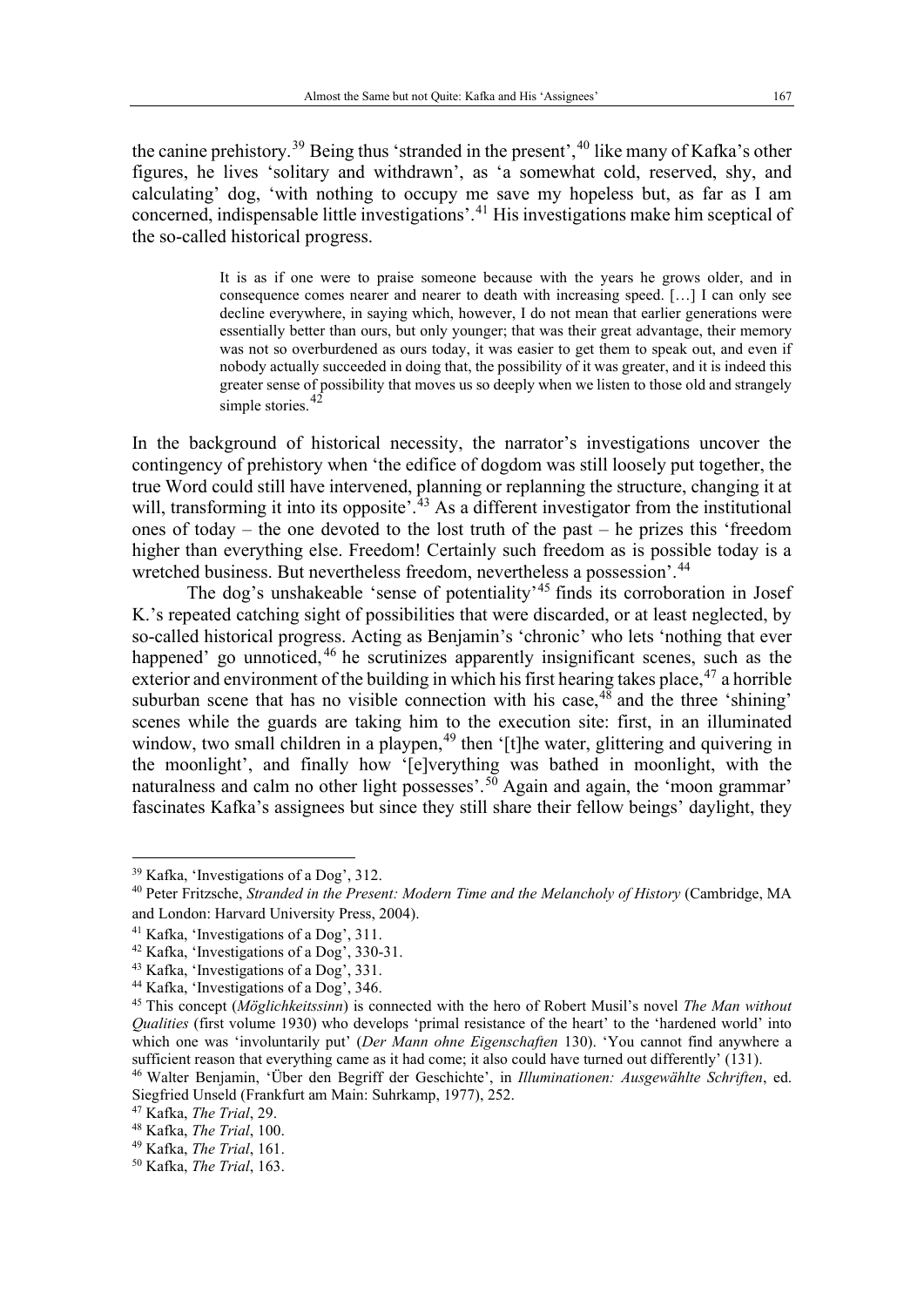are prevented to indulge in it to the same extent as the author who enjoys the complete seclusion of a 'dead man'.<sup>[51](#page-7-0)</sup>

Next to exploring prehistory's possibilities, there are figures who *spontaneously mimic* it amidst history. To illustrate this further technology of exempting oneself from history, in his essay on Kafka, Benjamin introduces the peculiar figure of Odradek as a most bastardly and, at the same time, a most mobile 'receptacle of the forgotten'.<sup>[52](#page-7-1)</sup> By his monstrous outlook, Odradek epitomizes the '"distorted" form which things assume in oblivion'. [53](#page-7-2) However, portrayed as being permanently on the move and with an 'indeterminate residence', he 'stays alternately in the attic, on the staircase, in the corridors, and in the hall'. He is so 'extraordinarily mobile and uncatchable' that the 'family father' is concerned he will, as his family's most shameful representative, finally outlive it.<sup>[54](#page-7-3)</sup> What makes these outsiders endure, is that history has turned them into its shame, which, paradoxically, makes them feel shame for history, i.e. take on the role of its denouncers.

This turnover of history's culprits into its denouncers is corroborated by the final sentences of *The Trial*, in which Josef K. is ashamed for being treated 'like a dog' by his executors. 'It seemed as if his shame would live on after him'.<sup>[55](#page-7-4)</sup> According to the 'Letter' to the Father', it is the same shame that Kafka-son feels for Kafka-father who never stops humiliating him and his friends by applying various animal attributes to them.<sup>[56](#page-7-5)</sup> Whereas the father used to stigmatize them as vermin who ought to be 'euthanized',  $57$  the son pays him back by adopting the role of a parasite that 'not only stings but also, to support his life, sucks the blood'. [58](#page-7-7) The euthanizing thus changes not only direction but also its carrier. Instead of readily acknowledging an agency that punishes, degrades, and wounds them, the 'misfits' take subterraneous revenge upon it. By dismantling the logics of power that inheres in history's apparently egalitarian law, they enable the prehistorical law of vengeance to outlive its historical 'overcoming'. The operation that carries out this turnover has all the characteristics of 'subversive mimicry' as analysed by Homi Bhabha in postcolonial circumstances. [59](#page-7-8) But whereas Kafka makes his figures perform it visibly for the readers, his author reserves for himself an invisible, 'parasitic' manner of its performance. In his diary entry of 28 September 1917, he depicts his revengeful narrative strategy as the exposure of the moral weaknesses of other people in such a way that humankind does not notice this insidious public operation of its sending to hell, but accepts it with universal approval and love for the sinner who sent it to hell.<sup>[60](#page-7-9)</sup>

<span id="page-7-0"></span><sup>51</sup> Franz Kafka, *Briefe an Felice*, ed. Erich Heller and Jürgen Born (Frankfurt am Main: Fischer, 1967), 412.

<span id="page-7-1"></span><sup>52</sup> Benjamin, 'Franz Kafka', 132.

<span id="page-7-2"></span><sup>53</sup> Benjamin, 'Franz Kafka', 133.

<span id="page-7-3"></span><sup>54</sup> Franz Kafka, 'Die Sorge des Hausvaters', in *Erzählungen*, ed. Max Brod (Frankfurt am Main: Fischer, 1986), 130.

<span id="page-7-4"></span><sup>55</sup> Kafka, *The Trial*, 165.

<span id="page-7-5"></span><sup>56</sup> Franz Kafka, 'Brief an den Vater', in *Hochzeitsvorbereitungen auf dem Lande* (Frankfurt am Main: Fischer, 1958), 141.

<span id="page-7-6"></span><sup>57</sup> Kafka, 'Brief an den Vater', 161.

<span id="page-7-7"></span><sup>58</sup> Kafka, 'Brief an den Vater', 161.

<span id="page-7-8"></span><sup>59</sup> Homi Bhabha, *The Location of Culture* (New York and London: Routledge), 1994, 94-132.

<span id="page-7-9"></span><sup>60</sup> Kafka, *Tagebücher 1910-1923*, 522-3.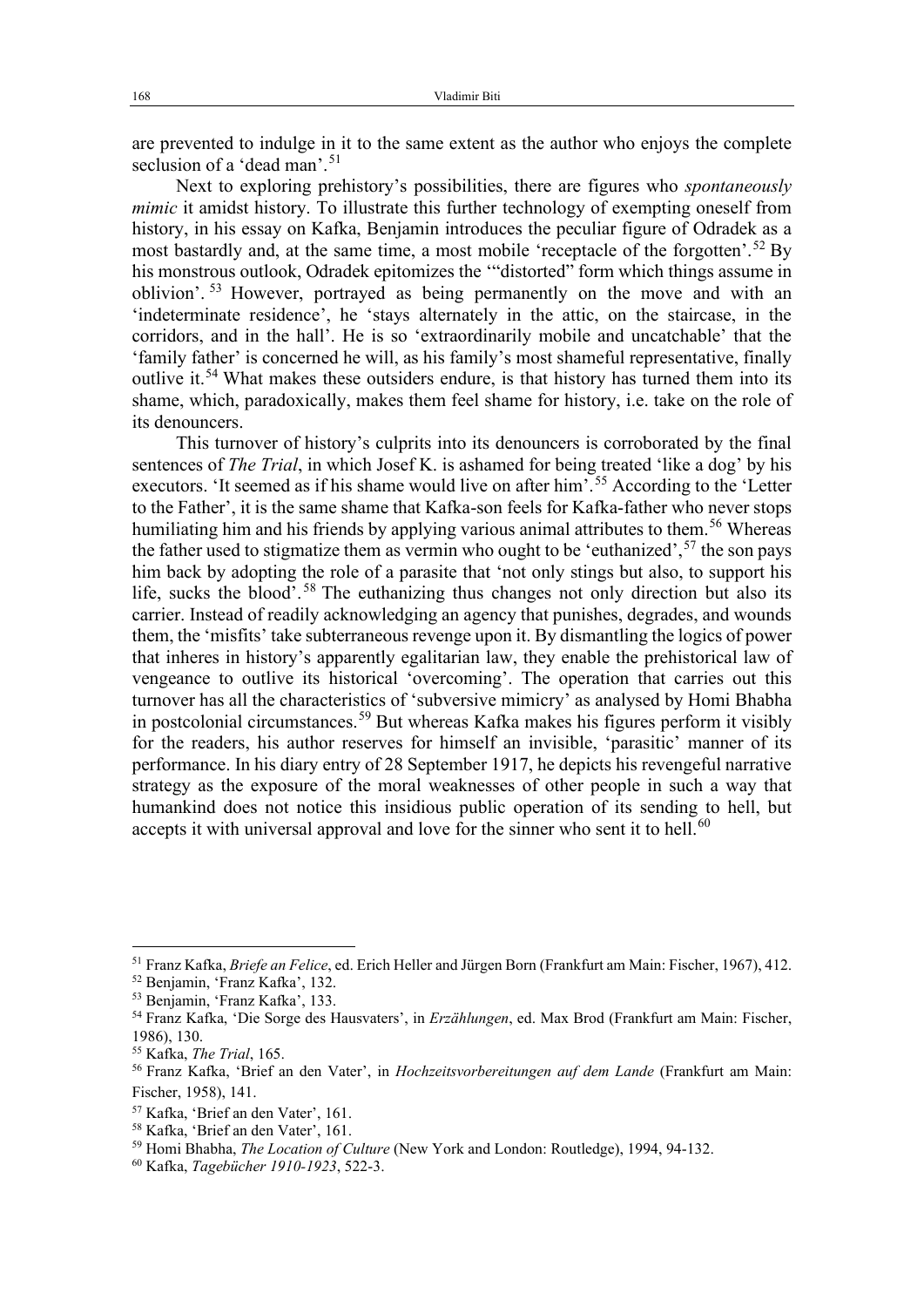# **Entrusting: Direct and Indirect**

Although prominent among Kafka's subaltern figures, evocation, exploration, and subversive mimicry are not the only techniques by which they undermine the idea of historical progress. There are other 'receptacles of the forgotten' in his work, whose manner of paying back to the representatives of history is less surreptitious. Consider the officer from 'The Penal Colony' who fanatically adheres to his former commandant's execution rituals, which historical progress has since surpassed and which his new commandant therefore forbade. This brings him into a position similar to that of the 'you', the man from the country, and Josef K., all of whom are committed to a past to which they are deprived access, although his room for manoeuvre is more promising than theirs. While they, unable to materialize their commitment in their present circumstances, find their refuge in the reconfigured past, the officer, surrounded on his island by the same deafness for the legacy of the past, has the traveling explorer available, to redeem his endangered mission.<sup>[61](#page-8-0)</sup> This opportunity somewhat empowers his position in comparison to theirs. By *entrusting* the travelling explorer, he behaves like the emperor from 'An Imperial Legacy', who tries to save his endangered empire by entrusting its mission to the messenger. In the same way as the emperor checks if the messenger has properly understood his message, the officer repeatedly checks if the explorer has properly deciphered the message that he wants to entrust him with. [62](#page-8-1) However, as with the emperor's message, in the new world nobody really cares for it,<sup>[63](#page-8-2)</sup> the explorer proves repeatedly unable to discern it,  $^{64}$  $^{64}$  $^{64}$  which forces the officer to 'yell in the explorer's ear [...] with the full force of his lungs'.<sup>[65](#page-8-4)</sup>

It is this repeated shouting that discloses his powerlessness in comparison with the emperor who *whispers* his message into the messenger's ear.<sup>[66](#page-8-5)</sup> Whereas the emperor is superior to the messenger and all others, the officer is inferior to both the new commander and the traveling explorer. He is forced to convince the traveling explorer to change the inimical attitude of the new commander toward the legacy of the past. He presses into him, with a 'strong insistence' and 'clenched fists', the task of helping him against the acting commandant. [67](#page-8-6) The explorer's calculated reservations drive him further into seizing his trustee by both arms, gazing into his face, and shouting loudly.<sup>[68](#page-8-7)</sup> In this way, a powerless submission to the former commandant turns into a powerful aggression toward the traveling explorer who declines to share it and, after this aggression fails to achieve its envisaged effect, into aggression against the aggressor himself. Once the

<span id="page-8-0"></span><sup>&</sup>lt;sup>61</sup> In W. and E. Muir's translation, this figure is introduced simply as an 'explorer' although the German word *Forschungsreisende* unmistakably points out the travelling (i.e. limited) character of his exploration, which is very important for my argument. This is why I consistently translate the German word as 'traveling explorer'.

<span id="page-8-1"></span><sup>62</sup> Franz Kafka, 'In the Penal Colony', in *The Complete Stories*, 173; 186.

<span id="page-8-2"></span><sup>&</sup>lt;sup>63</sup> At the very beginning of the story the narrator says that the disinterested explorer 'accepted merely out of politeness the Commandant's invitation to witness the execution'. 'Nor did the colony itself betray much interest in this execution' (165). '[T]here was no one present'. The soldier who attended the execution out of duty, 'let his head hang, and was paying no attention to anything' (167). In short, only the officer was really interested in it.

<span id="page-8-3"></span><sup>64</sup> Kafka, 'In the Penal Colony', 173-74; 186.

<span id="page-8-4"></span><sup>65</sup> Kafka, 'In the Penal Colony', 174.

<span id="page-8-5"></span><sup>66</sup> Kafka, 'In the Penal Colony', 184.

<span id="page-8-6"></span><sup>67</sup> Kafka, 'In the Penal Colony', 182.

<span id="page-8-7"></span><sup>68</sup> Kafka, 'In the Penal Colony', 184.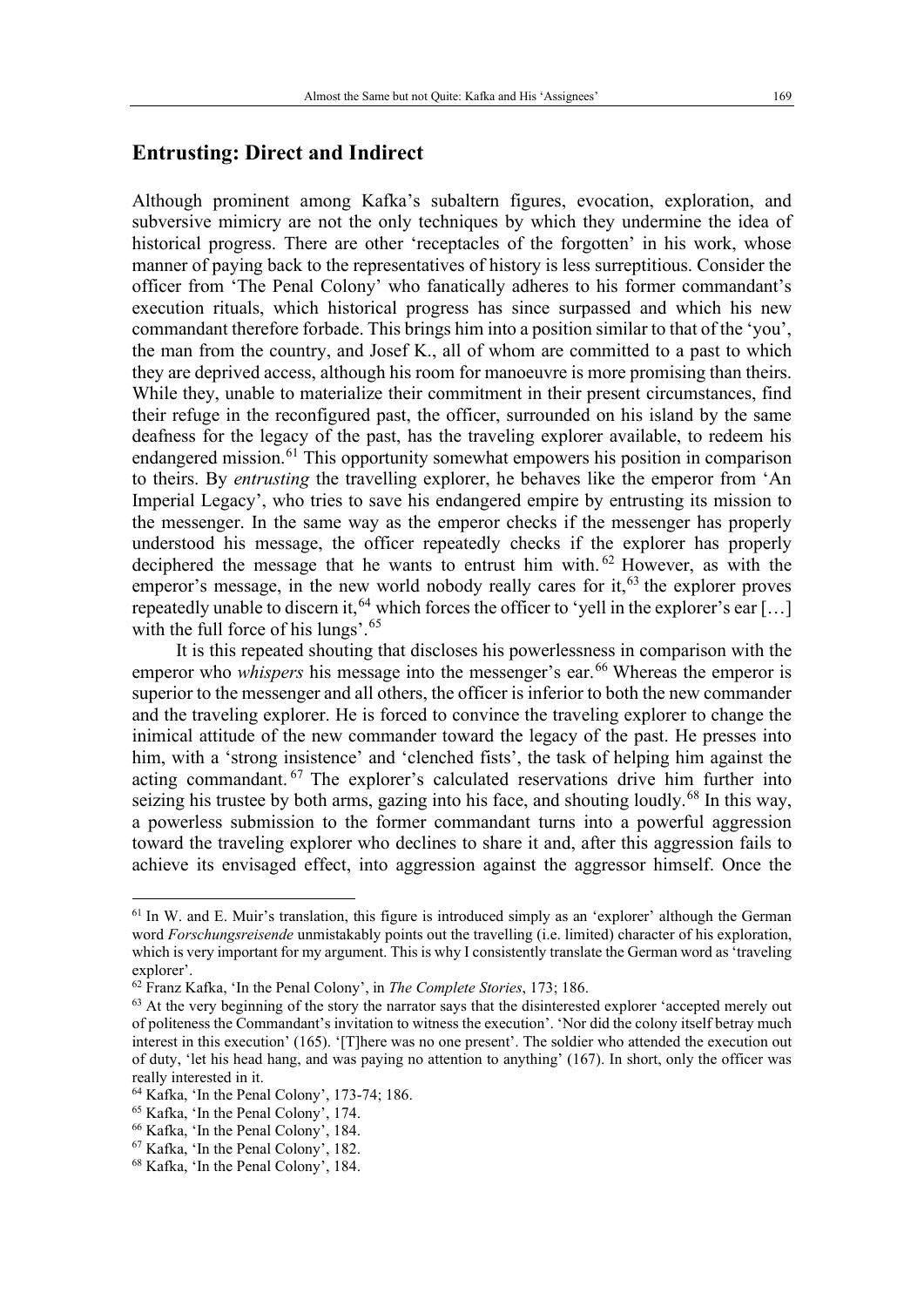traveling explorer refused to carry out his plan, the officer sets the condemned man free, takes his place, and lets the torturing apparatus execute him himself. This abrupt substitution reinvigorates his constant pending between the powerless inferiority and powerful superiority. Through his commitment to the forgotten past, he already acted as a doppelganger of the inferior 'you', and through his entrusting of the traveling explorer as the doppelganger of the superior emperor. *Almost the same but not quite* like each of them, he contagiously couples their inferiority and superiority with one another. At the end he undertakes a more radical immersion into inferiority in order to get the superior fame of the commandant whom he is attached to, and whom his 'nameless adherents' have secretly buried in the teahouse, in expectation of his triumphant revival. <sup>[69](#page-9-0)</sup>

But the officer's self-sacrificial replacement of the condemned man contains even further potential for the contagious entanglement of opposites. It is worth remembering that the condemned man, whose place the officer takes, was a 'doggish submissive' servant who suddenly assaulted his superior.  $\frac{70}{10}$  $\frac{70}{10}$  $\frac{70}{10}$  Thus he has undergone the same transformation from complete subordination into a will for power as did the officer. In his seminal study of the story, Walter Müller-Seidel describes the officer's verbal attack on the traveling explorer as an attempt at domination by speech (*Herrschaft durch Rede*), comparing it to the behaviour of Kafka's father, which, as described in his 'Letter to the Father', consisted of scolding, threatening, irony, evil laughter and self-bemoaning.<sup>[71](#page-9-2)</sup> In the same way as the father's violence destroyed the son's capacities to reply, the officer's violence silences those of the traveling explorer, who barely gets a word in. Their aggressive speech engraves itself on the docile bodies of their interlocutors in a similar way to the torturing machine, bereaving their victims of the chance to defend themselves against their operations.<sup>[72](#page-9-3)</sup> Thus, invisibly, through his firm commitment to 'prehistory', the officer acts as the doppelganger of Kafka-son, and through the violent way in which he demonstrates this commitment, as the doppelganger of Kafka-father. *Almost the same but not quite* like the son or the father for that matter, which means the one as obstructively enabled by the other. The substitution for the condemned man intensifies this mutual obstructive enabling of opposites because, on the one hand, one cannot prove one's commitment to the past in a more submissive way than through one's sacrifice for it and, on the other, one cannot entrust the other to carry on one's imperilled mission in a more aggressive way than this.

The sketched contagious entanglement of opposites makes the very core of Kafka's narrative construction. Among all other things, it explains why, although the narrator exposes the officer's past-oriented fanaticism as violent, he hesitates to channel his sympathies toward the traveling explorer as the representative of historical progress. Unlike the above delineated inferior and confined explorers, this one is superior and mobile. The narrator portrays him as an indifferent visitor who arrives in the colony as the deputy of the so-called progressive part of the world, which establishes such colonies

<span id="page-9-0"></span><sup>69</sup> Kafka, 'In the Penal Colony', 192.

<span id="page-9-1"></span> $70$  Focalized through the traveling explorer's perspective, the narrator confides to the reader that 'the condemned man looked so like a submissive dog that one might have thought he could be left to run free on the surrounding hills and would only need to be whistled for when the execution was due to begin' (165). After the captain lashed him across the face with his riding whip because he fell asleep on duty, the servant 'caught hold of his master's legs, shook him, and cried: "Throw that whip away or I'll eat you alive"' (171). It is for this offence that he was sentenced.

<sup>71</sup> Kafka, 'Brief an den Vater', 132.

<span id="page-9-3"></span><span id="page-9-2"></span><sup>72</sup> Walter Müller-Seidel, *Die Deportation des Menschen. Kafkas Erzählung "In der Strafkolonie" im europäischen Kontext* (Stuttgart: Metzler, 1986), 123-4.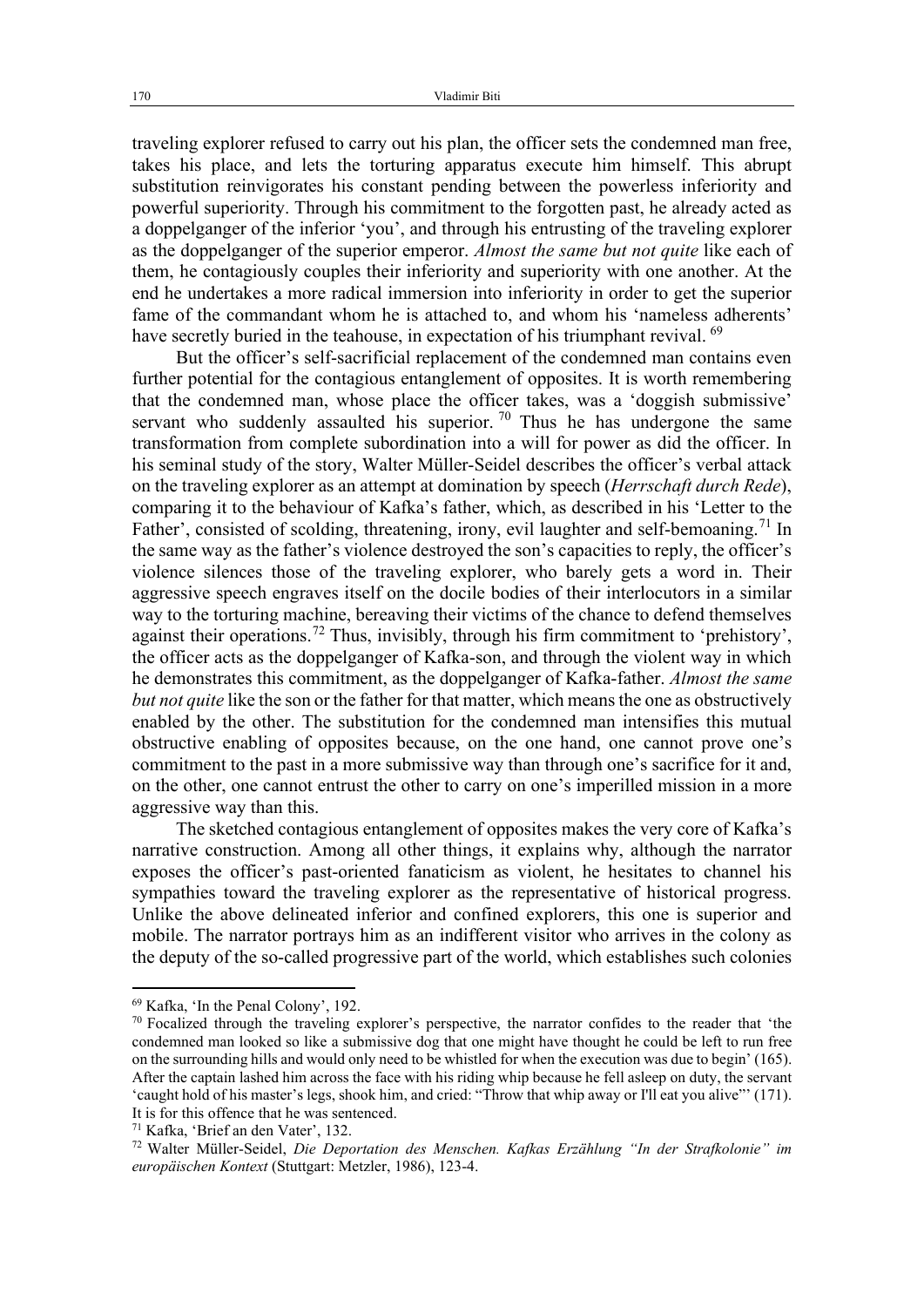as the dumping grounds for the 'retrograde' elements of their societies. The story was inspired by the book *Meine Reise nach den Strafkolonien* (*My Trip to the Penal Colonies*, 1912) by the German criminologist Robert Heindl, who was appointed by his Empire to visit other empires' colonies and to investigate the possibility of establishing a German penal colony along a similar model.<sup>[73](#page-10-0)</sup> This is why the narrator presents him as thinking of himself in the following way:

> He was neither a member of the penal colony nor a citizen of the state to which it belonged. [...] [H]e travelled only as an observer, with no intention at all of altering other people's methods of administering justice.[74](#page-10-1)

Even if the officer's 'explanation of the judicial procedure had not satisfied him'<sup>[75](#page-10-2)</sup> because he 'was fundamentally honorable and unafraid', [76](#page-10-3) the explorer had to 'remind himself that this was in any case a penal colony where extraordinary measures were needed and that military discipline must be enforced to the last'.[77](#page-10-4) Not only is the narrator but also the officer well aware of the explorer's hesitation to intervene into the retrograde administration of a colony as he undoubtedly would do if he would notice its manifestations in his own country. Consider the officer's slightly ironical comment implying that, although they are both serving their countries, contrary to the officer's confinement on this godforsaken island, the explorer is freely traveling throughout the world, which enabled him to develop a more tolerant view of it.

> [Y]ou have seen and learned to appreciate the peculiarities of many peoples, and so you would not be likely to take a strong line against our proceedings, as you might do in your own country.[78](#page-10-5)

As regards the 'tolerance' of the traveling explorer's worldview, both the officer and the explorer know that colonies were established precisely to make space for brutalities, which were forbidden in the public spheres of developed countries. Since the explorer perceives the condemned man as a 'stupid-looking, wide-mouthed creature with bewildered hair and face' (165), he obviously does not think that the highest achievements of human civilization were envisaged for such 'poor, humble creatures'.<sup>[79](#page-10-6)</sup> Therefore, when the soldier and the condemned man consider jumping into the boat that takes the explorer off the island, he lifts 'a heavy knotted rope from the floor boards' and 'threatens them with it' to keep them from attempting such.<sup>[80](#page-10-7)</sup> This gesture manifests his conviction, characteristic of the panicking power-keepers in the outgoing European empires that such 'degenerate creatures' have to be kept in colonies to prevent them from poisoning the 'healthy organisms' of advanced societies. Not only did Kafka's father support this eugenic policy but also many notable scientists of the time, such as the Austrian criminologist Hans Groß, who even encouraged the hospitalization of his hyper-sensible

<span id="page-10-0"></span><sup>73</sup> Müller-Seidel, *Die Deportation des Menschen*, 80.

<span id="page-10-1"></span><sup>74</sup> Kafka, 'In the Penal Colony', 176.

<span id="page-10-2"></span><sup>75</sup> Kafka, 'In the Penal Colony', 171.

<span id="page-10-3"></span><sup>76</sup> Kafka, 'In the Penal Colony', 184.

<span id="page-10-4"></span><sup>77</sup> Kafka, 'In the Penal Colony', 171.

<span id="page-10-5"></span><sup>78</sup> Kafka, 'In the Penal Colony', 180.

<span id="page-10-6"></span><sup>79</sup> Kafka, 'In the Penal Colony', 191.

<span id="page-10-7"></span><sup>80</sup> Kafka, 'In the Penal Colony', 192.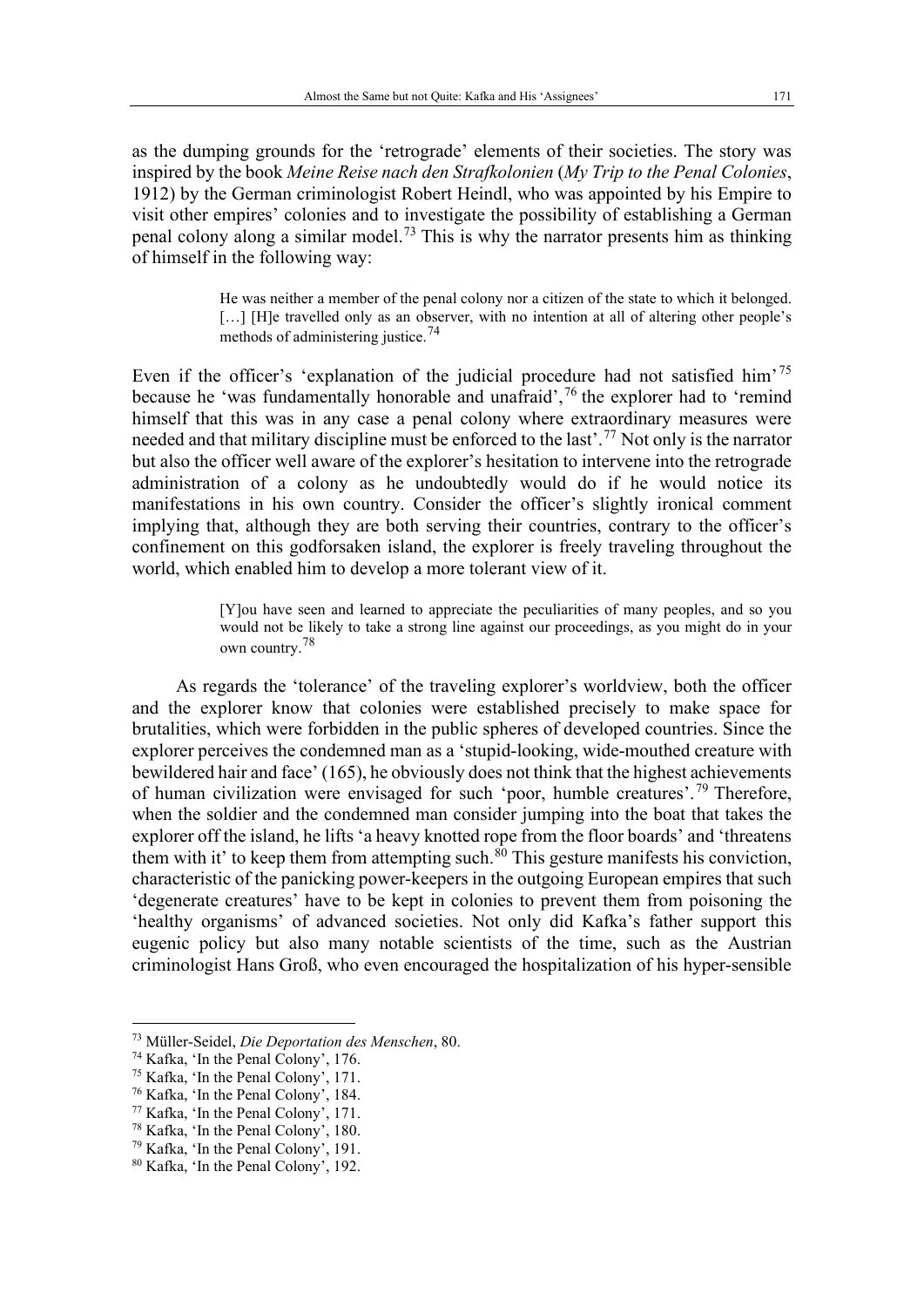son Otto on this very basis.<sup>[81](#page-11-0)</sup> If society cannot eradicate or transport its 'misfits' far away, read his opinion, it should at least isolate them in domestic asylums. Kafka, who was similarly discriminated by his own father, not only shared the destiny of this 'weak' generation of intellectuals and artists but actively co-created its resilient consciousness. <sup>[82](#page-11-1)</sup> Thus, if the officer on the one hand redoubles the power keepers' violence, the traveling explorer on the other copies the power keepers' discrimination. Instead of an *either-or* between them, the reader is confronted with *neither-nor*. As both are contaminated by their opposites, he or she cannot identify with any of them.

The traveling explorer's relationship to the officer has equally contagious effects for both. As his tolerance for diverse habits is gradually dismantled as the intolerance for 'degenerate creatures', he repeats the officer's perversion. But opposed to the calculated cynicism of his worldview – he has limited empathy for the officer<sup>[83](#page-11-2)</sup> but none for the condemned man $84$  – the officer readily accepts torture and death for his commitment. Along with his commitment to the past, this readiness parallels that of Kafka himself, who made himself famous for his highly elaborated self-punishing imagery that induced feelings of liberation and happiness.  $\frac{85}{5}$  $\frac{85}{5}$  $\frac{85}{5}$  In Kafka's horrifying imagination,  $\frac{86}{5}$  $\frac{86}{5}$  $\frac{86}{5}$  setting oneself free is always associated with one's exposure to torture. Thus, in his 'Letter to the Father', he remarks that his liberation from the father reminded him of a worm that, 'its rear end trampled by a foot, tears itself away with the front end and drags itself aside'.<sup>[87](#page-11-6)</sup> Also, he once wrote to Milena:

> Yes, torture is very important to me, I am concerned with nothing but being-tortured and torturing! Why? […] The stupidity that lies in it […] I once expressed in this way: 'The animal escapes the whip of the Lord, whipping itself to become the Lord, and does not know that this is only a phantasy, created by a new knot in the Lord's whip belt.<sup>[88](#page-11-7)</sup>

Yet even if only a phantasy, the self-punishment makes the dreamer 'so free, convinced and happy, a sight that would stir the gods, and even this stirring of the gods I felt almost

<span id="page-11-0"></span><sup>81</sup> Müller-Seidel, *Die Deportation des Menschen*, 67.

<span id="page-11-1"></span><sup>82</sup> Müller-Seidel, *Die Deportation des Menschen*, 70-1.

<span id="page-11-2"></span><sup>83</sup> Müller-Seidel, *Die Deportation des Menschen*, 70-1. He 'admires the officer' (167), entrusting to him 'I shall never in any circumstances betray your confidence' and 'your sincere conviction has touched me, even though it cannot influence my judgment' (184).

<span id="page-11-3"></span><sup>84</sup> Müller-Seidel, *Die Deportation des Menschen*, 70-1. Next to the explorer's perception of the condemned man as an ugly creature and a 'submissive dog' (165), there is his conviction that 'the condemned man was a complete stranger, not a fellow countryman or even at all sympathetic to him' (176).

<span id="page-11-4"></span><sup>85</sup> Müller-Seidel, *Die Deportation des Menschen*, 18-19.

<span id="page-11-5"></span><sup>86</sup> For example, in his diary entry of 4 May 1913 he reports the resurfacing of the 'image of a pork butcher's broad knife that quickly and with mechanical regularity chops into me from the side and cuts off very thin slices which fly off almost like shavings because of the speed of the work'. In his diary entry of 21 July 1913, we read: 'I am pulled through the ground floor window of a house by a rope placed around the neck and recklessly, as before one who does not pay attention, my body, bleeding and lacerated, continues to pass through all the ceilings, furniture, walls and attics, until on the roof an empty loop appears, which has lost my bodily leftovers while breaking through the roofing tiles'. And the entry of 16 September 1915 reads: 'Between throat and chin would seem to be the most rewarding spot to stab. Lift the chin and stick the knife into the tensed muscles. But this spot is probably rewarding only in one's imagination. You expect there to see a magnificent flow of blood and a network of sinews and little bones like you find in the legs of roast turkeys.'

<sup>87</sup> Kafka, 'Brief an den Vater', 147-8.

<span id="page-11-7"></span><span id="page-11-6"></span><sup>88</sup> Franz Kafka, *Briefe an Milena*, ed. Jürgen Börn and Michael Müller (Frankfurt am Main: Fischer, 1983), 29.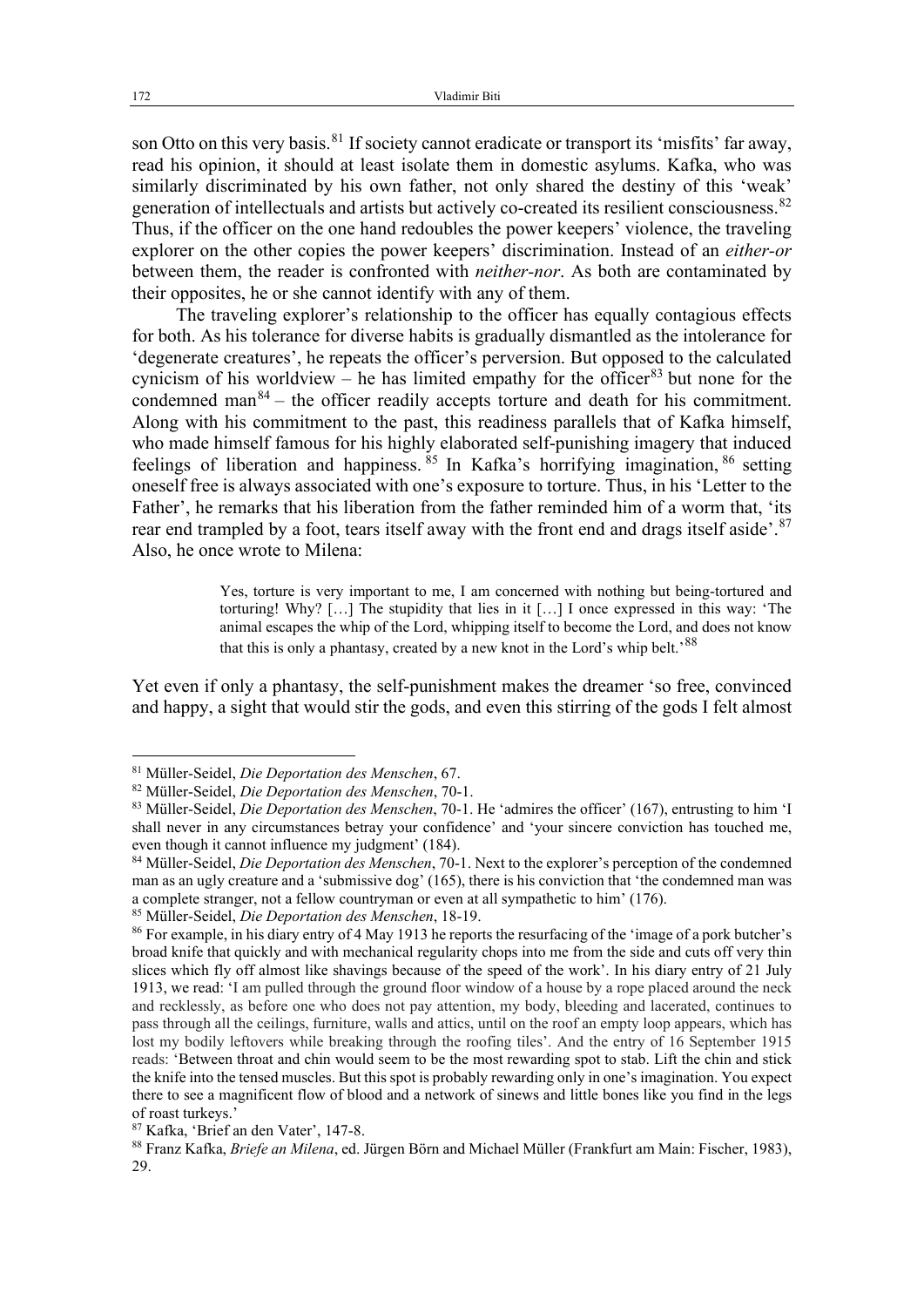to tears'.<sup>[89](#page-12-0)</sup> The overlap of Kafka's tortured body with that of the officer, who willingly takes the prisoner's place on the lethal bed of the apparatus, becomes stunning in the diary entry of 3 August 1917, in which he describes his phantasy:

> Once more I screamed at the top of my voice into the world. Then they shoved a gag into my mouth, handcuffed my hands and feet and tied a cloth around my eyes. I was rolled back and forth several times, I was put upright and laid down again several times, one pulled jerky on my legs that I bucked in pain, they let me lie quietly for a while, but then they stabbed me deeply with something sharp, randomly here and there, wherever their mood drove them.<sup>90</sup>

If the officer's punishing treatment of himself mirrors that of his author, then the author has sneaked into his skin in the same hideous way in which the officer, in his imaginary scenarios, sneaks into the skin of the explorer and the Commandant. He boldly speculates what the one and the other have thought and done, or would think or do under given circumstances, drawing repercussions for his actions against them from these conjectures. [91](#page-12-2) By assimilating their optics to direct it against them, he practices 'subversive mimicry'. After it fails to achieve the desired effect, he engages their presumed degradation of him *against him himself*, ultimately eliminating this 'incorrigible remnant of prehistory' from history. If Bhabha for his part analysed 'subversive mimicry', this inverse operation of self-degradation through the point of view of the others was analysed by his predecessors, William Du Bois and Frantz Fanon. Du Bois writes of 'double-consciousness, the sense of always looking at one's self through the eyes of the others, of measuring one's soul by the tape of a world that always looks on in amused contempt and pity'.<sup>[92](#page-12-3)</sup> Fanon points out its pathogenic consequences, turning the failed self into an abject object of constant obsession, self-reproach and punishment.<sup>[93](#page-12-4)</sup>

The officer engages 'subversive mimicry' in the direct transference of his trust on the traveling explorer but, after its manipulation fails, he switches to an indirect entrusting of unknown descendants as characteristic of all self-victimizing acts. The distant progeny is expected to show respect for the legacy of the sacrificed and to be attached to it across historical ruptures and lines of difference, in the same way as the 'you' had been attached to the imperial legacy in the age of its complete oblivion. But unlike the emperor who possessed powerful means for the worldwide distribution of his legacy, the officer's legacy remains dependent upon the only 'assignee' who can transmit it further, the traveling explorer, who for his part mercilessly exposes it as fanatic and perilous. Therefore, whenever Kafka's 'assignees' entrust their victimhood to the others, they manifest their dependency on these others' reaction. They are simply too close to these others to undertake an independent action of their entrusting. Recall how the chaplain responds to Josef K. when asked to come down from the pulpit: 'I had to speak to you from a distance at first, otherwise I let myself be too easily influenced and forget my official duty'.<sup>[94](#page-12-5)</sup> Distance is the basic prerequisite for the execution of power.

Kafka understands this all too well in his diary entry of 21 August 1913: 'Talks take away the importance, the seriousness, the truth of all what I think', i.e. because they take place between interlocutors who are close to one another. Therefore, he confides to Felice:

<span id="page-12-0"></span><sup>89</sup> Kafka, *Tagebücher 1910-1923*, 546.

<span id="page-12-1"></span><sup>90</sup> Kafka, *Tagebücher 1910-1923*, 816-17.

<span id="page-12-2"></span><sup>91</sup> Kafka, 'In the Penal Colony', 180-4.

<span id="page-12-3"></span><sup>92</sup> William E. B. Du Bois, *The Souls of Black Folk* (New York: Vintage, 1990), 8.

<span id="page-12-4"></span><sup>93</sup> Frantz Fanon, *Black Skin, White Masks*, trans C. L. Markman (New York: Grove Weidenfeld, 1967), 210ff.

<span id="page-12-5"></span><sup>94</sup> Kafka, *The Trial*, 153.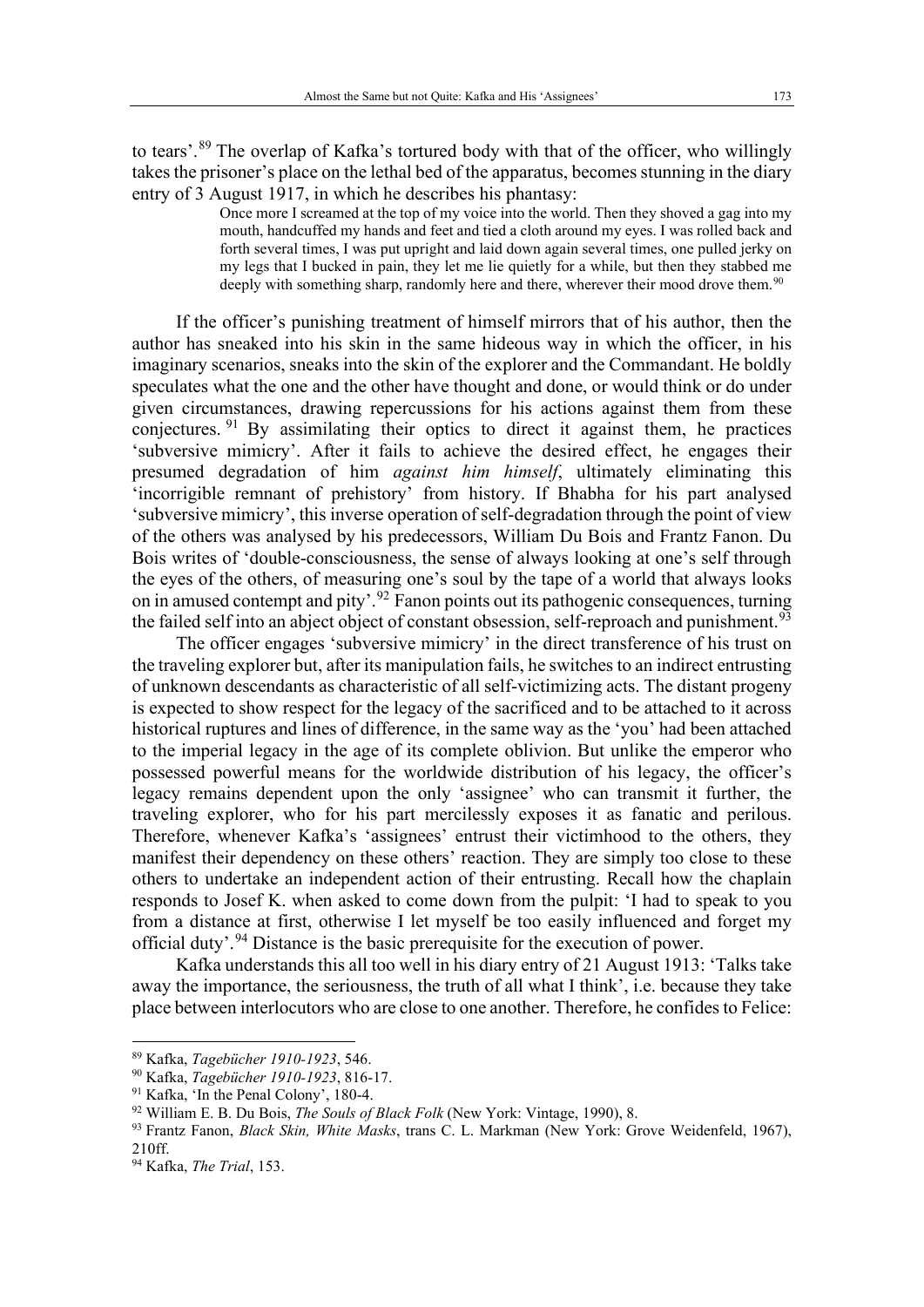'Writing is the only form of expression that suits me', [95](#page-13-0) as it addresses someone distant who belongs to another world. Concomitantly, his fictional 'assignees' who directly commit their trustees are *almost the same but not quite* like the author, which now *nota bene* means not contagiously *entangled with* but irrevocably *subordinate to* him. While he entangled them with one another, their author took care to distance himself from their tightly connected histories. This is his way of paying back his former fellow beings for sending him into irrevocable exile, and thus of enabling the law of prehistory to triumph over the law of history. But it is precisely by letting this triumph finally take place that Kafka may have exposed his technique of authoring his narratives and thus, involuntarily, re-entangled the author with his assignees.

## **Bibliography**

- 1. Benjamin, Walter. *Briefe* II. Frankfurt am Main: Suhrkamp, 1966.
- 2. Benjamin, Walter. 'Doctrine of the Similar' (1933). Translated by Knut Tarkowski. *New German Critique* 17 (1979): 60-9.
- 3. Benjamin, Walter. 'Franz Kafka: On the Tenth Anniversary of His Death' (1934). *Illuminations*. Translated by Harry Zohn. New York: Schocken Books, 2007. 111-41.
- 4. Benjamin, Walter. 'Über das mimetische Vermögen' (1933). *Gesammelte Schriften*. Volume II-1*.* Edited by Rolf Tiedemann and Hermann Schweppenhäuser. Frankfurt am Main: Suhrkamp, 1980. 210-13.
- 5. Benjamin, Walter. 'Über den Begriff der Geschichte'. *Illuminationen: Ausgewählte Schriften*. Edited by Siegfried Unseld. Frankfurt am Main: Suhrkamp, 1977. 251-61.
- 6. Bhabha, Homi. *The Location of Culture*. New York and London: Routledge, 1994.
- 7. Du Bois. William E. B. *The Souls of Black Folk*. New York: Vintage, 1990.
- 8. Fanon, Frantz. *Black Skin, White Masks*. Translated by C. L. Markman. New York: Grove Weidenfeld, 1967.
- 9. Foucault, Michel. *The Order of Things: An Archeology of the Human Sciences*. Translated by A. Sheridan. New York: Pantheon, 1971.
- 10. Freud, Sigmund. 'Notiz über den "Wunderblock'*. Studienausgabe*. Volume III: *Psychologie des Unbewussten*. Frankfurt am Main: Fischer, 1975. 363-9.
- 11. Fritzsche, Peter. *Stranded in the Present: Modern Time and the Melancholy of History*. Cambridge, MA and London: Harvard University Press, 2004.
- 12. Janouch, Gustav. *Gespräche mit Kafka*. Frankfurt am Main: Fischer, 1968.
- 13. Kafka, Franz. 'An Imperial Message'. In *The Complete Stories*. Translated by W. and E. Muir. New York: Schocken Books, 1988.
- 14. Kafka, Franz. 'Before the Law'. In *The Complete Stories*. Translated by W. and E. Muir. New York: Schocken Books, 1988.
- 15. Kafka, Franz. 'Betrachtungen über Sünde, Leid, Hoffnung und den wahren Weg'. In *Hochzeitsvorbereitungen auf dem Lande*. Frankfurt am Main: Fischer, 1986. 30-40.
- 16. Kafka, Franz. 'Brief an den Vater'. In *Hochzeitsvorbereitungen auf dem Lande*. Frankfurt am Main: Fischer, 1958. 119-62.
- 17. Kafka, Franz. *Briefe 1902-1924*. Edited by Max Brod. Fischer: Frankfurt am Main. 1966.
- 18. Kafka, Franz. *Briefe an Felice*. Edited by Erich Heller and Jürgen Born. Frankfurt am Main: Fischer, 1967.
- 19. Kafka, Franz. *Briefe an Milena*. Edited by Jürgen Börn and Michael Müller. Frankfurt am Main: Fischer, 1983.
- 20. Kafka, Franz. 'Das erste Oktavheft'. In *Hochzeitsvorbereitungen auf dem Lande*. Frankfurt am Main: Fischer, 1986. 41-48.

<span id="page-13-0"></span><sup>95</sup> Kafka, *Briefe an Felice*, 448.